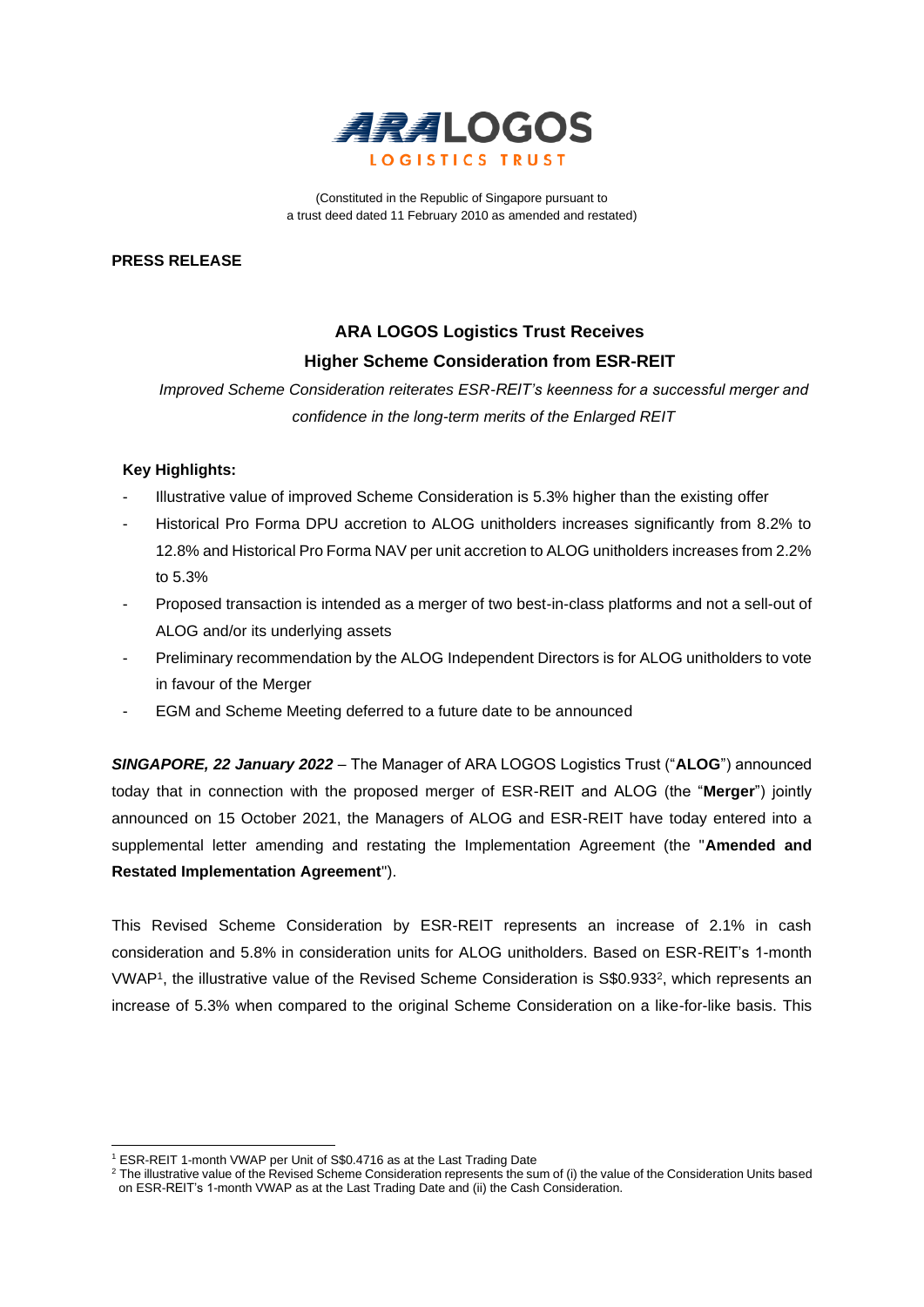also represents a 37.6% premium to ALOG's NAV<sup>3</sup> which is the highest premium paid for any precedent S-REIT merger and S-REIT privatisations and reflects the high quality of ALOG's logistics assets<sup>4</sup>.

**Ms. Karen Lee, Chief Executive Officer of the ALOG Manager, said**: "The merits of the Merger remain intact and compelling. The revised offer reflects ESR-REIT's confidence in merging with ALOG to create a leading New Economy APAC S-REIT with a trajectory to supercharge growth. With this revised offer, the attractiveness of the proposal is further enhanced. We continue to believe that the Merger is beneficial for the growth of both ALOG and ESR-REIT moving forward, especially with the completion of the acquisition of ARA Asset Management, which includes our Sponsor LOGOS Group, by ESR Cayman Limited.

We would like to reiterate that the proposed transaction is not a sale process of ALOG or its assets. ALOG Unitholders are not selling out their units, but instead rolling over into an enlarged platform with a strong Sponsor, while crystalising part of their investment returns in cash. The enlarged platform with access to the Sponsor's New Economy pipeline will create unparalleled and long term sustainable value for our Unitholders. This accretive Merger allows the enlarged REIT to utilise its enlarged scale and customer base, diversified portfolio and potentially improved capital cost to leverage on our Sponsor's pipeline to grow instead of competing with each other on a standalone basis. We hope our unitholders will continue to join us on in this growth journey."

### **Details of the Revised Scheme Consideration**

Pursuant to the Amended and Restated Implementation Agreement, ALOG unitholders ("**ALOG Unitholders**") will receive a Revised Scheme Consideration ("**Scheme Consideration**") comprising:

- the payment of S\$0.097 in cash from S\$0.095 per ALOG Unit ("**Cash Consideration**"); and
- the allotment and issue of 1.7729 new ESR-REIT Units from 1.6765 new ESR-REIT Units ("**Consideration Units**") for each ALOG Unit, issued at S\$0.4924.

By way of illustration, if the Trust Scheme becomes effective in accordance with its terms, for every 1,000 ALOG units held by the Books Closure Date, an ALOG Unitholder will receive S\$97.00 in cash and 1,772 Consideration Units.

<sup>3</sup> With reference to ALOG's NAV as of 30 September 2021

<sup>4</sup> In comparison for the P/NAV implied by scheme consideration for precedent S-REIT mergers for CapitaLand Commercial Trust, Frasers Commercial Trust, Ascendas Hospitality Trust, OUE Hospitality Trust, Viva Industrial Trust and Keppel Infrastructure Trust, as well as the P/NAV implied by consideration paid for precedent S-REIT privatisations of Soilbuild Business Space REIT, Accordia Golf Trust, Religare Health Trust, Saizen REIT, Croesus Retail Trust, Forterra Trust and Perennial China Retail Trust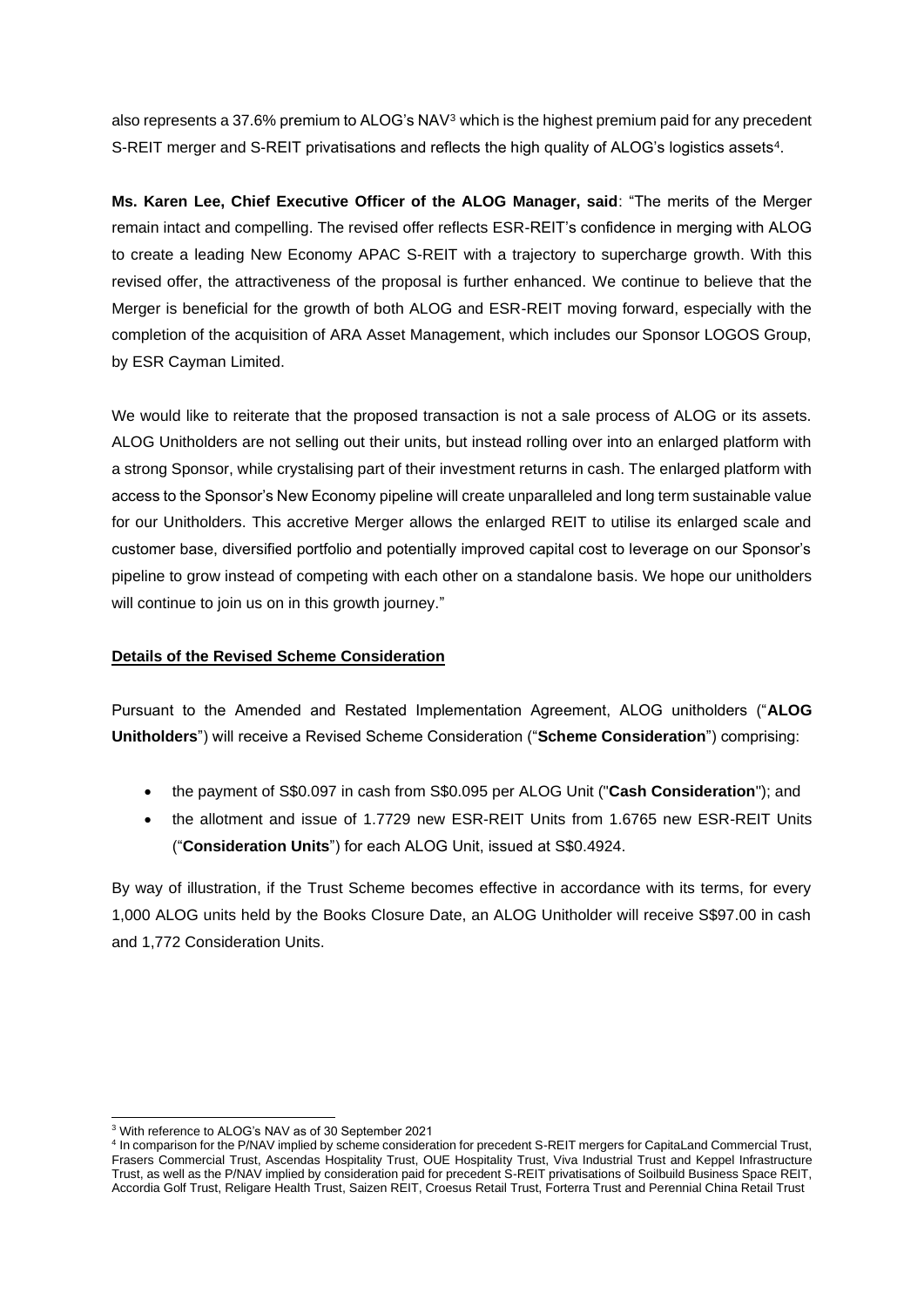### **Considerations for Revised Scheme Consideration**

The Revised Scheme Consideration demonstrates ESR-REIT's strong conviction that the Merger is the best way forward for both ALOG and ESR-REIT as it would combine two best-in-class platforms to form a leading New Economy APAC S-REIT (the "**Enlarged REIT**").

Other considerations including the commercial rationale of the Merger; the quality of ALOG's portfolio, the robustness and strong demand of the overall Australian market, in particular the logistics sector which continues to see strong demand growth and cap rate compression; the historical relative trading prices of ALOG Units and ESR-REIT Units; balancing the respective financial impact (based on historical pro forma) to ALOG Unitholders and ESR-REIT Unitholders from a DPU and NAV per unit accretion and dilution perspective; and the gearing of the combined REIT post-Merger; were taken into account for the Revised Scheme Consideration.

### **ALOG Manager's Rationale for the Merger**

In addition to the merits of the Merger as previously set out in the Joint Announcement dated 15 October 2021 and Scheme Document dated 5 January 2022, ALOG Manager's rationale for the Merger are as follows:

### **1. Financial Benchmarking of the Revised Scheme Consideration**

The Revised Scheme Consideration represents an improvement of 5.3% as compared to the original Scheme Consideration based on the 1-month VWAP of ESR-REIT Units prior to the announcement of the Merger on 15 October 2021.

In addition, the historical pro forma DPU accretion to ALOG Unitholders increases from 8.2% to 12.8% and the historical pro forma NAV per unit accretion to ALOG Unitholders increases from 2.2% to 5.3%.

## **2. Proposed Transaction is a Merger, not a Proposal to Acquire ALOG and/or its Underlying Assets**

The proposed transaction is intended as a merger and not a complete sell-out of ALOG and/or its underlying assets. If the Merger is approved, ALOG Unitholders will continue to be invested in the existing portfolio of ALOG assets, which will be part of the Enlarged REIT.

The creation of the Enlarged REIT will lead to the potential increase in weightage in key indices such as the FTSE EPRA Nareit Global Developed Index and be in a stronger position to obtain good investment grade ratings that would lead to increased interest from institutional investors and increased/widened access to larger pools of capital.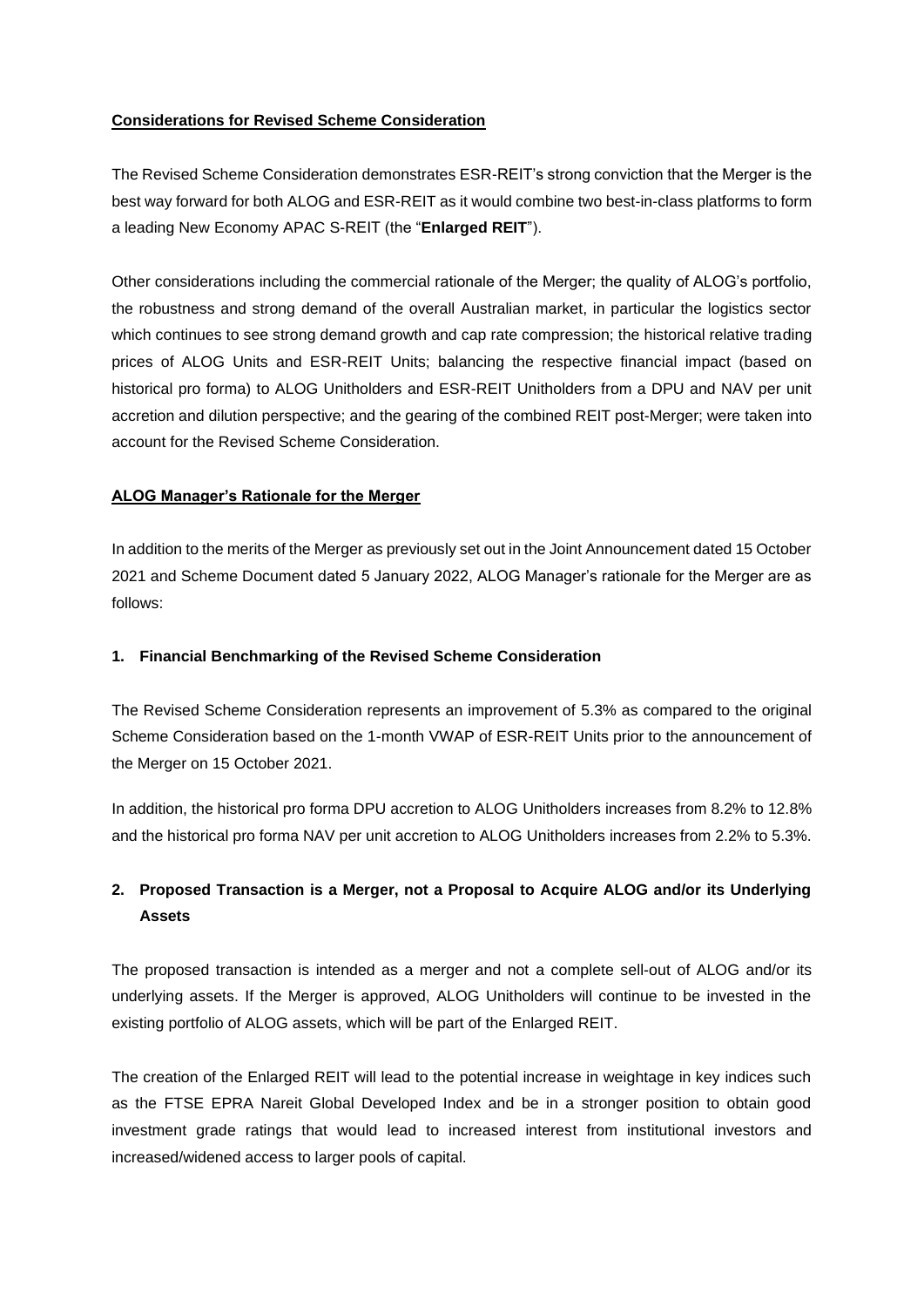#### **3. Address Potential Overlapping Mandates**

With the completion of the acquisition of ARA (which includes ALOG's current sponsor, LOGOS Group) by ESR Cayman Limited ("**ESR**"), ESR will be an indirect majority controlling shareholder of LOGOS Group. With both ALOG and ESR-REIT having the common sponsor, ESR Group, overlapping investment mandates between ESR-REIT and ALOG result in evident conflicts of interest, impeding growth as a result of competition for the same industrial and logistics pipeline including from the Sponsor's assets, tenant network, financial resources and operational support, which may not be in the best interests of both ALOG and ESR-REIT Unitholders. Potential overlapping investment mandates will be addressed by the Merger.

The ALOG Manager would also like to highlight that other alternative options such as a direct sale of portfolio assets and a sale of the ALOG Manager to a third party may not be optimal for the following reasons:

- **(i) Premium to NAV.** As the unit price of ALOG was trading at more than 30% premium to its NAV<sup>5</sup>, a divestment of the underlying portfolio may not have achieved a similar premium to the NAV and it would also result in ALOG Unitholders ceasing to have an interest in the returns from being invested in the existing portfolio of assets. The Merger would allow ALOG Unitholders to continue to be invested in the existing portfolio and also benefit from potential growth opportunities which may arise from the Enlarged REIT's access to the pipeline from the enlarged ESR Group.
- **(ii) Associated costs and financing constraints.** Potential acquirers of the portfolio assets may require acquisition debt financing, which amount could be limited by the asset valuation of the underlying assets. In addition, direct divestment of portfolio assets could result in additional costs relating to stamp duties (for acquirers), and potential tax liability for ALOG.
- **(iii) Limited buyer pool.** The Singapore industrial market is highly regulated, especially for industrial assets located on JTC industrial land. Notably, ALOG's entire portfolio of Singapore assets sits on JTC land. As there are stringent qualifying criteria imposed on buyers of such properties, the pool of potential buyers is likely limited to end-users and entities which hold capital markets services licences.

<sup>5</sup> With reference to ALOG's closing price of S\$0.935, 1-month VWAP of S\$0.925, 3-month VWAP of S\$0.913, as of last full trading day immediately prior to the Joint Announcement Date, and NAV per ALOG unit of S\$0.68, as of 30 September 2021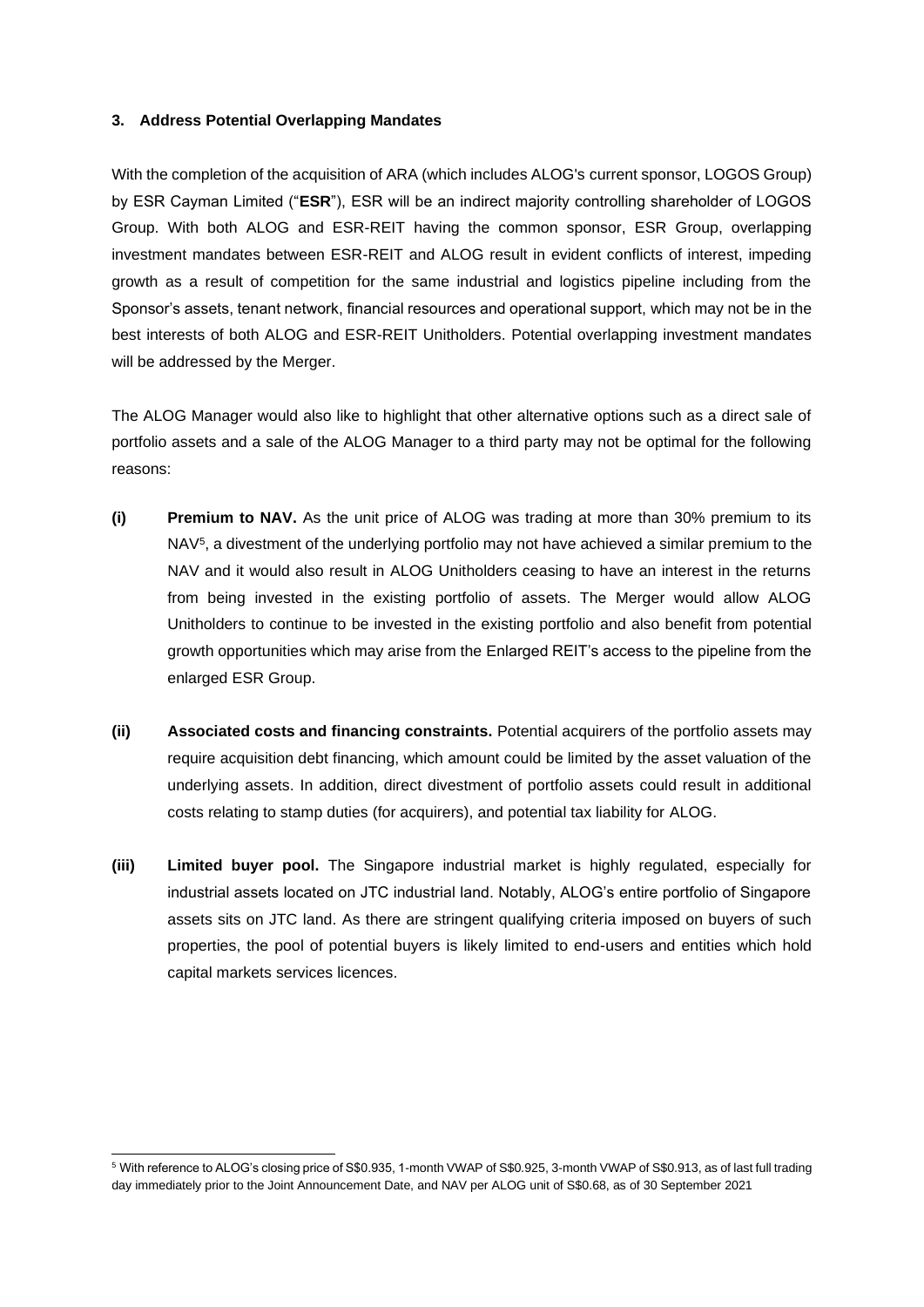### **4. No Alternative Offers**

Since the Merger was announced on 15 October 2021, the ALOG Manager has not received any other offers for ALOG or any indications of interest to make an offer for ALOG. The Merger with ESR-REIT remains the only offer for the ALOG Units.

### **5. Preliminary Views of the ALOG Independent Directors and Their Consideration**

The ALOG Independent Directors have evaluated the Revised Scheme Consideration and have, subject to the updated opinion of ALOG Independent Financial Adviser ("**IFA**") in relation to the revised financial terms of the Scheme (to be set out in the Revised Scheme Document (as defined below)) and in the absence of a competing offer, preliminarily recommended that ALOG Unitholders vote in favour of the Merger.

### **Postponement of ALOG Meetings and Revised Scheme Document**

In view of the Amended and Restated Implementation Agreement and the Revised Scheme Consideration, the ALOG Manager will be deferring the EGM and Scheme Meeting at 3.00pm and 3.30 pm (Singapore time) respectively on 27 January 2022 to a future date to be determined and will be announced in due course.

The ALOG Manager will also issue a revised Scheme Document (the "**Revised Scheme Document**") containing details of the Amended and Restated Implementation Agreement and the Revised Scheme Consideration, the recommendation of the ALOG Independent Directors and the advice of the ALOG IFA in due course.

Further information on the Revised Scheme Consideration can be found in the announcement, as well as ALOG's investor presentation, which can be downloaded from SGXNET or from ALOG's website.

**- END -**

**For enquiries, please contact:** 

#### **Investor Contacts**

BofA Securities Investment Banking +65 6678 0066

DBS Bank Ltd. Strategic Advisory +65 6878 4155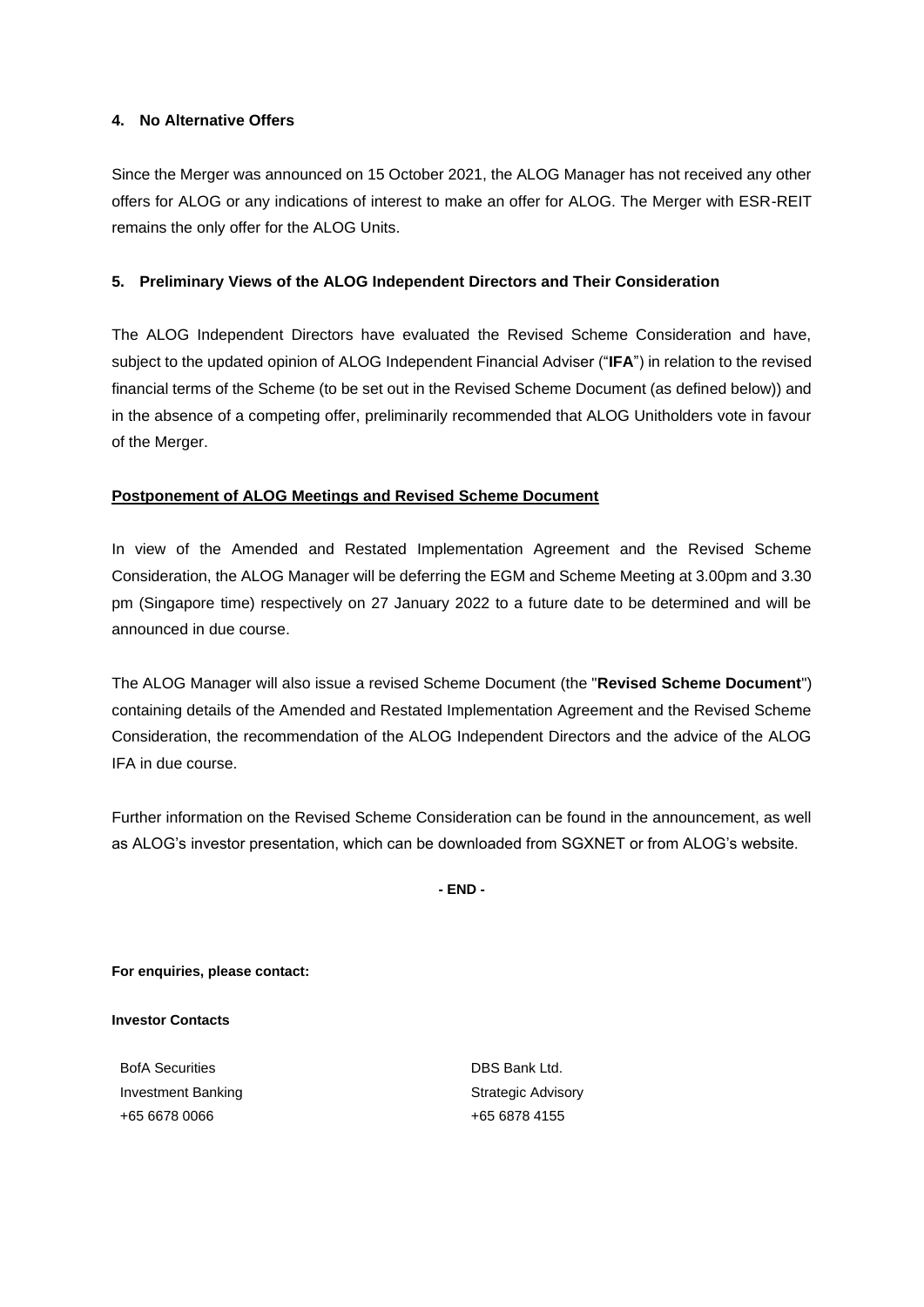#### **Media Contacts**

Citigate Dewe Rogerson Singapore Chia Hui Kheng / Justin Teh / Samantha Lee Email[: huikheng.chia@citigatedewerogerson.com](mailto:huikheng.chia@citigatedewerogerson.com) [/justin.teh@citigatedewerogerson.com](mailto:justin.teh@citigatedewerogerson.com) / [samantha.lee@citigatedewerogerson.com](mailto:samantha.lee@citigatedewerogerson.com)

#### **RESPONSIBILITY STATEMENTS**

**ALOG Manager**. The directors of the ALOG Manager (including those who may have delegated detailed supervision of this press release) have taken all reasonable care to ensure that the facts stated and opinions expressed in this press release (other than those relating to ESR-REIT and/or the manager of ESR-REIT (the "**ESR-REIT Manager**") are fair and accurate and that there are no other material facts not contained in this press release, the omission of which would make any statement in this press release misleading. The directors of the ALOG Manager jointly and severally accept responsibility accordingly.

Where any information has been extracted or reproduced from published or otherwise publicly available sources or obtained from a named source (including ESR-REIT, the ESR-REIT Manager, the respective independent valuers engaged by the ALOG Manager and/or the ESR-REIT Manager), the sole responsibility of the directors of the ALOG Manager has been to ensure through reasonable enquiries that such information is accurately extracted from such sources or, as the case may be, reflected or reproduced in this press release. The directors of the ALOG Manager do not accept any responsibility for any information relating to ESR-REIT and/or the ESR-REIT Manager or any opinion expressed by ESR-REIT, the ESR-REIT Manager and/or the abovementioned independent valuers.

#### **ABOUT ARA LOGOS LOGISTICS TRUST ("ALOG")**

Listed on the Singapore Exchange on 12 April 2010, ARA LOGOS Logistics Trust ("**ALOG**") is a real estate investment trust ("**REIT**") that invests in quality income-producing industrial real estate used for logistics purposes, as well as real estate-related assets in the Asia Pacific. ALOG is managed by ARA LOGOS Logistics Trust Management Limited.

As at 30 September 2021, ALOG's portfolio comprises 29 high quality logistics warehouse properties strategically located in established logistics clusters in Singapore and Australia as well as 49.5% and 40.0% stakes in the New LAIVS Trust and Oxford Property Fund respectively. The portfolio has a total gross floor area of approximately 1.0 million square metres and is valued at approximately S\$1.8 billion<sup>(6)</sup>.

For more information, please visit https://www.aralogos-reit.com.

#### **ABOUT ARA LOGOS LOGISTICS TRUST MANAGEMENT LIMITED**

ALOG is managed by ARA LOGOS Logistics Trust Management Limited (the "**Manager**"), a wholly-owned subsidiary of LOGOS and ARA Asset Management Limited ("**ARA**").

LOGOS is a dynamic and growing logistics specialist with operations across 10 countries in Asia Pacific. LOGOS' shareholders comprise ESR Group and its Founders, John Marsh and Trent Iliffe. LOGOS has circa 9 million sqm of property owned and under development, with a total completed value of over US\$18 billion, across 29 ventures, including ALOG. As a vertically integrated business, LOGOS manages every aspect of logistics real estate, from

<sup>&</sup>lt;sup>6</sup> Portfolio value includes ALOG's 49.5% and 40.0% stakes in the New LAIVS Trust and Oxford Property Fund respectively.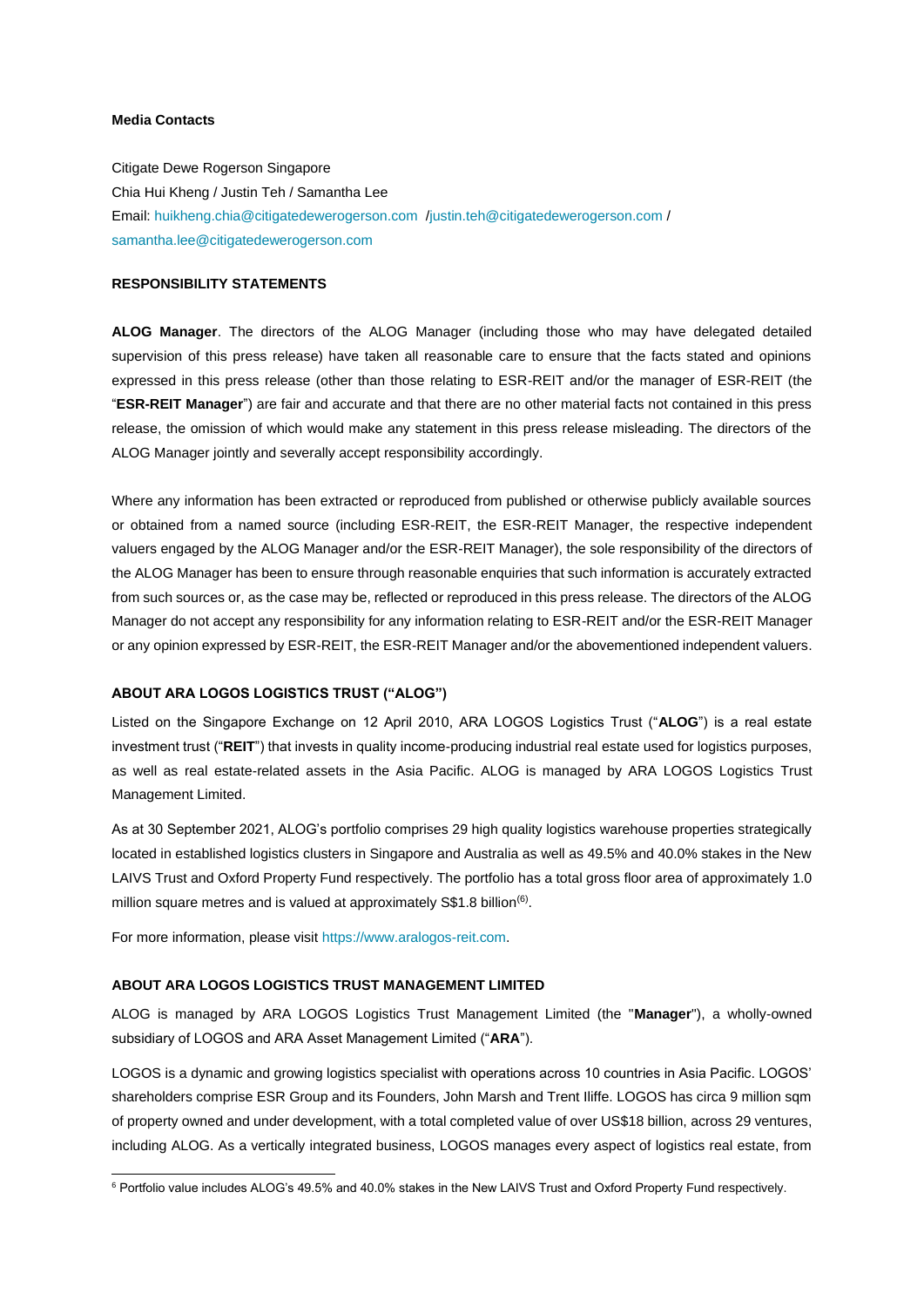sourcing land or facilities, to undertaking development and asset management, on behalf of some of the world's leading global real estate investors.

ARA is part of the ESR Group (the "**Group**"), APAC's largest real asset manager powered by the New Economy and the third largest listed real estate investment manager globally. With US\$140 billion in gross AUM, our fully integrated development and investment management platform extends across key APAC markets, including China, Japan, South Korea, Australia, Singapore, India, New Zealand and Southeast Asia, representing over 95% of GDP in APAC, and also includes an expanding presence in Europe and the U.S. We provide a diverse range of real asset investment solutions and New Economy real estate development opportunities across our private funds business, which allow capital partners and customers to capitalise on the most significant secular trends in APAC. With 14 listed REITs managed by the Group and its associates, ESR is the largest sponsor and manager of REITs in APAC with a total AUM of US\$45 billion. Our purpose – *Space and Investment Solutions for a Sustainable Future* – drives us to manage sustainably and impactfully and we consider the environment and the communities in which we operate as key stakeholders of our business. Listed on the Main Board of The Stock Exchange of Hong Kong, ESR is a constituent of the FTSE Global Equity Index Series (Large Cap), Hang Seng Composite Index and MSCI Hong Kong Index.

For more information, please visit [https://www.esr.com,](https://www.esr.com/) [https://www.ara-group.com](https://www.ara-group.com/) and [https://www.logosproperty.com.](https://www.logosproperty.com/)

#### **For enquiries, please contact:**

#### **ARA LOGOS Logistics Trust Management Limited**

Cassandra Seet Senior Manager, Investor Relations Tel: +65 6428 7769 Email[: cassandraseet@ara-logos.com](mailto:cassandraseet@ara-logos.com)

#### **IMPORTANT NOTICE**

The value of units in ALOG ("**Units**") and the income derived from them, if any, may fall or rise. Units are not obligations of, deposits in, or guaranteed by, ARA LOGOS Logistics Trust Management Limited (as the manager of ALOG) (the "**Manager**") or any of its affiliates. An investment in Units is subject to investment risks, including the possible loss of the principal amount invested.

Investors should note that they will have no right to request the Manager to redeem or purchase their Units for so long as the Units are listed on Singapore Exchange Securities Trading Limited (the "**SGX-ST**"). It is intended that holders of Units may only deal in their Units through trading on the SGX-ST. The listing of the Units on the SGX-ST does not guarantee a liquid market for the Units. The past performance of ALOG is not necessarily indicative of the future performance of ALOG.

This press release may contain forward-looking statements, including forward-looking financial information, that involve assumptions, known and unknown risks and uncertainties. Actual future performance, outcomes and results may differ materially from those expressed in forward-looking statements as a result of such assumptions, known and unknown risks and assumptions. Representative examples of these factors include (without limitation) general industry and economic conditions, interest rate trends, cost of capital and capital availability, competition from